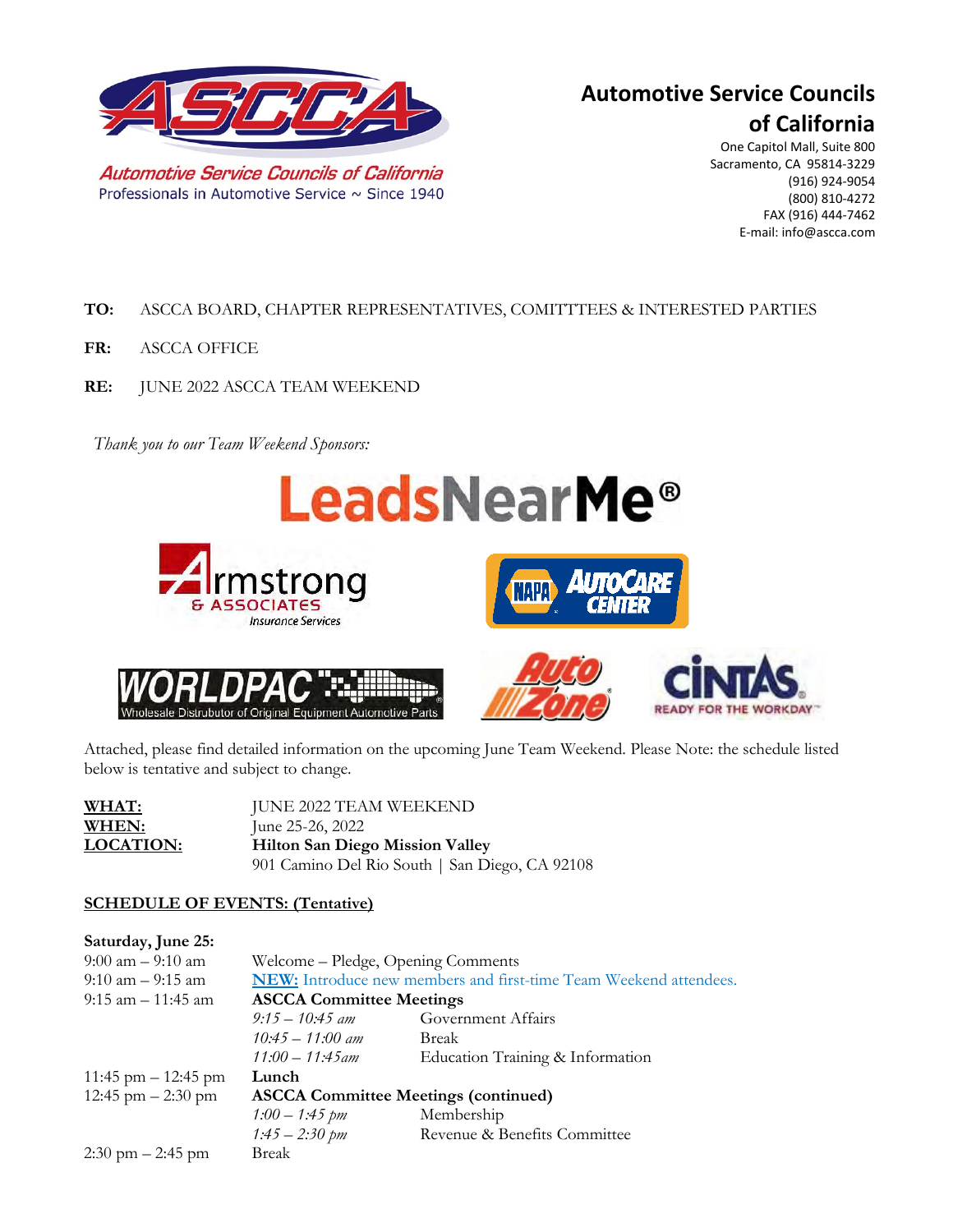Chapter Representatives Committee ASCCA group dinner (no-host) – **ALL** are welcome & encouraged to attend. Location TBD.  $2:45$  pm  $-4:30$  pm Evening

#### **Sunday, June 26:**

9:45 am – 11:30 am Board of Directors Meeting

## **HOTEL ACCOMMODATIONS**

Hilton San Diego Mission Valley 901 Camino Del Rio South San Diego, CA 92108 [www.hiltonmv.com](https://nam02.safelinks.protection.outlook.com/?url=http%3A%2F%2Fwww.hiltonmv.com%2F&data=04%7C01%7CTiani.Carter%40Hilton.com%7C9b905d4e210b4c67f0ee08d9941e461e%7C660292d2cfd54a3db7a7e8f7ee458a0a%7C0%7C0%7C637703680012059112%7CUnknown%7CTWFpbGZsb3d8eyJWIjoiMC4wLjAwMDAiLCJQIjoiV2luMzIiLCJBTiI6Ik1haWwiLCJXVCI6Mn0%3D%7C1000&sdata=nyMsbHiIhw96E73hNd%2Fln8tiY5If8zszmCsfmqxyxTI%3D&reserved=0)

All attendees must make their own room reservations. Our room rate is **\$179/night** for single or double occupancy.

Mention "AS2" when calling the Hotel's Reservations Department at 1-800-682-6099 or click here [https://www.hilton.com/en/book/reservation/deeplink/?ctyhocn=SANMVHF&groupCode=AS2&arrival](https://nam02.safelinks.protection.outlook.com/?url=https%3A%2F%2Fwww.hilton.com%2Fen%2Fbook%2Freservation%2Fdeeplink%2F%3Fctyhocn%3DSANMVHF%26groupCode%3DAS2%26arrivaldate%3D2022-06-23%26departuredate%3D2022-06-26%26cid%3DOM%2CWW%2CHILTONLINK%2CEN%2CDirectLink%26fromId%3DHILTONLINKDIRECT&data=04%7C01%7CTiani.Carter%40Hilton.com%7C9b905d4e210b4c67f0ee08d9941e461e%7C660292d2cfd54a3db7a7e8f7ee458a0a%7C0%7C0%7C637703680012049112%7CUnknown%7CTWFpbGZsb3d8eyJWIjoiMC4wLjAwMDAiLCJQIjoiV2luMzIiLCJBTiI6Ik1haWwiLCJXVCI6Mn0%3D%7C1000&sdata=uKByfJbOsCx5U1viqVRIeZ%2F8kMqCgBW4ypYfaRC5U%2BM%3D&reserved=0) [date=2022-06-23&departuredate=2022-06-](https://nam02.safelinks.protection.outlook.com/?url=https%3A%2F%2Fwww.hilton.com%2Fen%2Fbook%2Freservation%2Fdeeplink%2F%3Fctyhocn%3DSANMVHF%26groupCode%3DAS2%26arrivaldate%3D2022-06-23%26departuredate%3D2022-06-26%26cid%3DOM%2CWW%2CHILTONLINK%2CEN%2CDirectLink%26fromId%3DHILTONLINKDIRECT&data=04%7C01%7CTiani.Carter%40Hilton.com%7C9b905d4e210b4c67f0ee08d9941e461e%7C660292d2cfd54a3db7a7e8f7ee458a0a%7C0%7C0%7C637703680012049112%7CUnknown%7CTWFpbGZsb3d8eyJWIjoiMC4wLjAwMDAiLCJQIjoiV2luMzIiLCJBTiI6Ik1haWwiLCJXVCI6Mn0%3D%7C1000&sdata=uKByfJbOsCx5U1viqVRIeZ%2F8kMqCgBW4ypYfaRC5U%2BM%3D&reserved=0) [26&cid=OM,WW,HILTONLINK,EN,DirectLink&fromId=HILTONLINKDIRECT](https://nam02.safelinks.protection.outlook.com/?url=https%3A%2F%2Fwww.hilton.com%2Fen%2Fbook%2Freservation%2Fdeeplink%2F%3Fctyhocn%3DSANMVHF%26groupCode%3DAS2%26arrivaldate%3D2022-06-23%26departuredate%3D2022-06-26%26cid%3DOM%2CWW%2CHILTONLINK%2CEN%2CDirectLink%26fromId%3DHILTONLINKDIRECT&data=04%7C01%7CTiani.Carter%40Hilton.com%7C9b905d4e210b4c67f0ee08d9941e461e%7C660292d2cfd54a3db7a7e8f7ee458a0a%7C0%7C0%7C637703680012049112%7CUnknown%7CTWFpbGZsb3d8eyJWIjoiMC4wLjAwMDAiLCJQIjoiV2luMzIiLCJBTiI6Ik1haWwiLCJXVCI6Mn0%3D%7C1000&sdata=uKByfJbOsCx5U1viqVRIeZ%2F8kMqCgBW4ypYfaRC5U%2BM%3D&reserved=0) to get the discounted rate.

The cut-off date for making reservations with the hotel is **Wednesday, May 25, 2022**. Any reservations made after this date are subject to full published hotel rates. Rooms are not guaranteed to be available after our cut-off date. Please book your room ASAP to avoid not getting a room.

### **TRANSPORTATION INFORMATION:**

#### **Airport: Airport:**

The nearest Airport to the is the San Diego International, located 5 miles from the hotel. There is no shuttle service offered by the hotel.

### **PARKING:**

The hotel is offering parking at discounted rate of \$19.